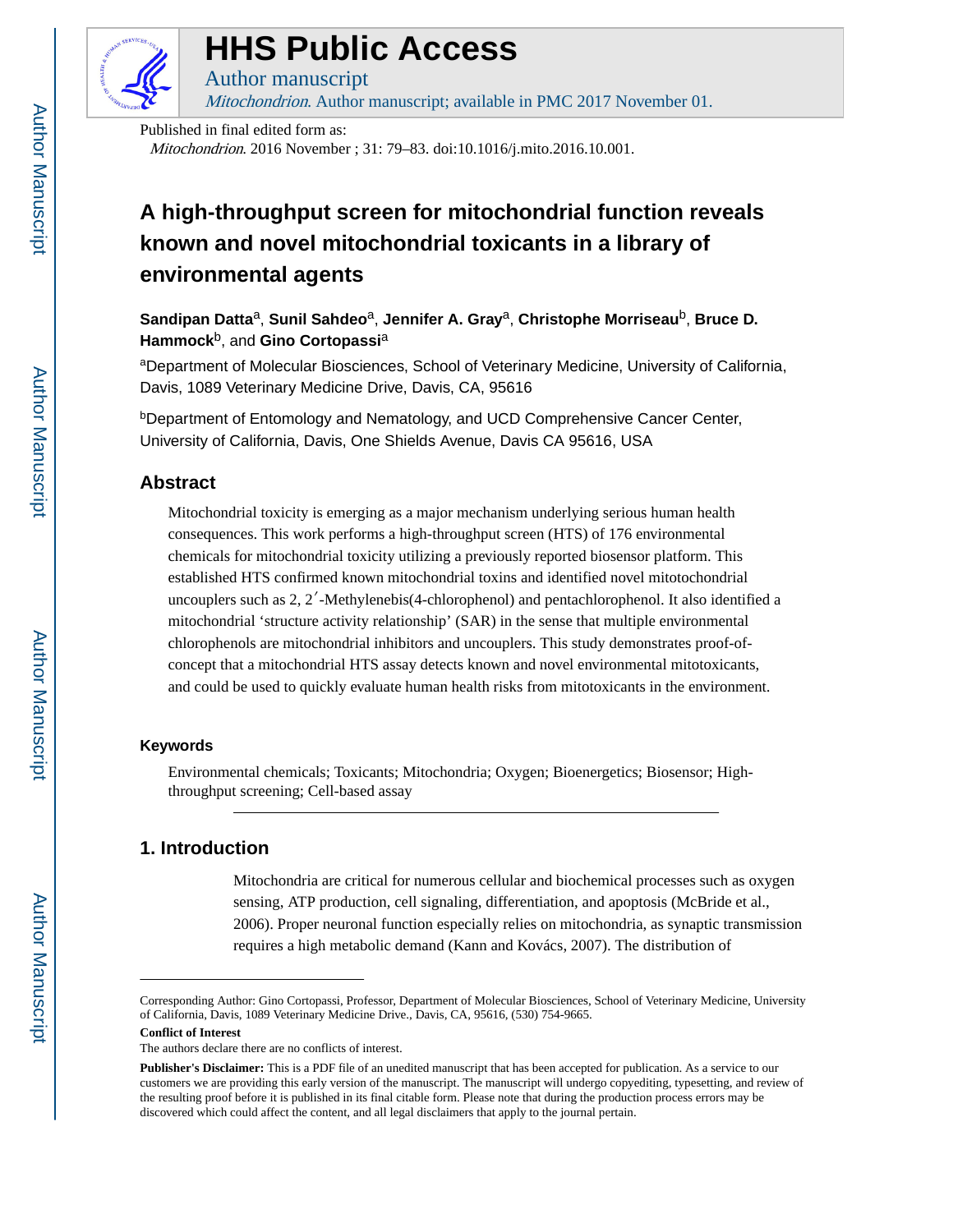mitochondria along dendritic neurons is critical for synaptic plasticity (Li et al., 2004), and mitochondrial damage leads to selective neurodegeneration caused by increased oxidative stress (Wang and Michaelis, 2010).

Due to the deleterious human health consequences of mitochondrial defects, extensive toxicological and pharmacological studies have focused on the susceptibility of these organelles to both environmental and genetic damage (Scatena et al., 2007). In recent times, the growing threat to the mitochondrial function by environmental pollutants/toxins has been highlighted by several reports (Brunst et al., 2015; Caito and Aschner, 2015; Meyer et al., 2013). Numerous environmental chemicals such as MPTP, rotenone, dimethylbenzanthracene (DMBA), and naphthalene are already known to negatively affect mitochondrial function, (Backer and Weinstein, 1980; Ernster et al., 1963; Harmon and Sanborn, 1982; Nicklas et al., 1987), and mitochondrial exposure to certain environmental compounds has been implicated in the etiology of some forms of Parkinson's disease (Sherer et al., 2002). Although numerous chemicals used in industry have potentially negative health consequences, the toxicity of these compounds is often not easily tractable due to extensive monetary or labor investment.

This study utilizes the previously optimized high-throughput assay (Sahdeo et al., 2014) to screen the effects on mitochondrial function of a library of 176 known environmental toxicants (Morisseau et al., 2009) in the RGC-5 rat retinal ganglion cell line. The results confirm the known mitochondrial toxicant effects of certain industrially used chemicals, and they also point to novel environmental pollutants that were previously unknown to impair mitochondrial function. The chlorinated phenols or chlorophenols in the environment were identified as a group of compounds that causes mitotochondrial uncoupling. The efficiency and speed of this assay serves as a powerful tool for the screening of new industrial compound effects on mitochondrial toxicity.

# **2. Materials and Methods**

### **2.1 Cell line and chemical library**

The RGC-5 retinal ganglion cell line and HeLa cells were purchased from American Type Culture Collection (Manassas, VA) and grown at 37°C in a humidified atmosphere containing 5%  $CO<sub>2</sub>$ . RGC-5 cells were grown in DMEM supplemented with 2 mM glutamine, 50 μg/ml uridine and 10% fetal bovine serum (FBS). HeLa cells were grown in DMEM supplemented with 10% FBS, 100 mM Pyruvate, 2 mM L-glutamine, 50 μg/mL uridine and antibiotics (50 units/mL of penicillin  $+ 50 \mu g/mL$  of streptomycin). The library of 176 environmental chemicals utilized for screening is as detailed in Morisseau et al., 2009. The 4-(trifluoromethoxy)-phenylhydrazone (FCCP) was purchased from Sigma Aldrich.

# **2.2 Biosensor plate assay to determine oxygen consumption effects of envirotoxins**

RGC-5 cells were grown in the media specified above and once confluent, they were trypsinized and resuspended in assay buffer (phenol-red free DMEM supplemented with 1 mM Na pyruvate and 10% FBS), and cell concentration and viability were determined using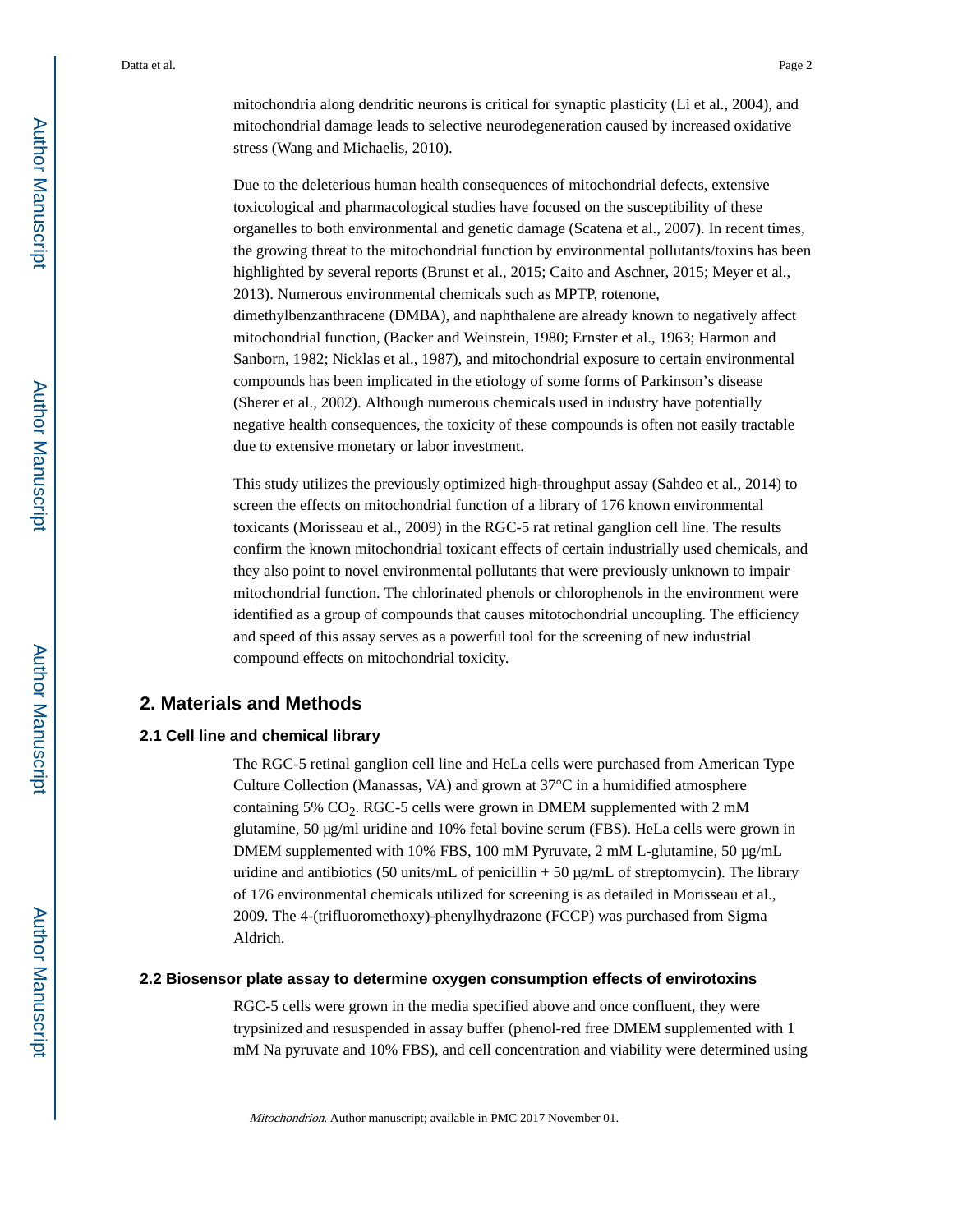a Vi-Cell counter (Beckman Coulter). Cells were aliquoted (70,000 cells, 90 μL media/well) into 384-well oxygen biosensor plates (BD Biosciences) and allowed to equilibrate for 20– 30 min (Sahdeo et al., 2014). The library of 176 environmental toxicants (Morisseau et al., 2009) was initially dissolved in DMSO (10 mM) and was diluted in PBS (100 μM). The compounds (10 μL), DMSO or FCCP was added in their respective wells, and fluorescence was monitored using a Polar Star Omega plate reader (BMG Labtech, Germany) set at 37 °C. For the endpoint assay, fluorescence was monitored at 0, and 2 h post addition, and plates were incubated at 37 °C under 5% CO2 between readings. The final conc. of DMSO was 0.1% and DMSO and FCCP were used as negative and positive controls respectively (Sahdeo et al., 2014). Each compound was evaluated in triplicate (n=3).

#### **2.3 Oxygen consumption measurements using a Seahorse XF-24**

For oxygen consumption measurement, 50,000 HeLa cells (ATCC) per well were seeded onto 24 well plates (Seahorse Biosciences, Billerica, MA) in previously specified culture medium and allowed to attach for 16 hours. For respiration analysis, media was changed to un-buffered cultured assay DMEM media containing 200 mM glutamax, 100 mM sodium pyruvate, 25 mM glucose, pH 7.4 without phenol red. Cells were pre-equilibrated for 20 min. The oxygen consumption rate (OCR) was recorded using a Seahorse XF-24 instrument and measured oxygen consumption per minute in pmol (pmol/min). The OCR was measured before (basal) and after addition of the test compounds at the specified concentrations. Percentage of the basal OCR was calculated using the formula:

 $\%$  Basal OCR=OCR after addition of rotenone/OCR before addition of rotenone.

Final concentrations of various compounds in the mechanistic experiments were: Oligomycin: 1 μM, test compounds: 10 μM, and Antimycin A: 1 μM.

#### **2.4 Cell viability assay by Sulforhodamine B method**

The HeLa cells were seeded 50,000 cells/well in 100 μL of the culture media in a 96-well plate and allowed to attach to the plate for overnight by incubating at 37  $\degree$ C under 5% CO<sub>2</sub>. Next day, the cells were treated with the test compounds diluted in the serum-free culture media (100  $\mu$ L) at 1, 3, 10, 30  $\mu$ M final assay conc. and incubated for 24 h. At the end of the 24 h incubation the cell viability was measured by sulforhodamine B method (Skehan et al., 1990). Data were processed as % of the untreated control.

#### **2.5 Data Analysis and Statistics**

Fluorescence readings representing oxygen consumption were recorded at 2 hours postchemical library treatment, and luminescence readings for ATP content were collected after 24 hours of chemical treatment. The fold change from baseline (FCB) was calculated by normalizing post-incubation readings to the  $T_0$  reading. This normalization helped to minimize effects due to well-to-well variation and eliminated potential false positives generated by compound fluorescence. FCB responses for drug-treated wells were then normalized to the average FCB for the 16 vehicle-treated wells producing the fold change from vehicle (FCV) value for each well.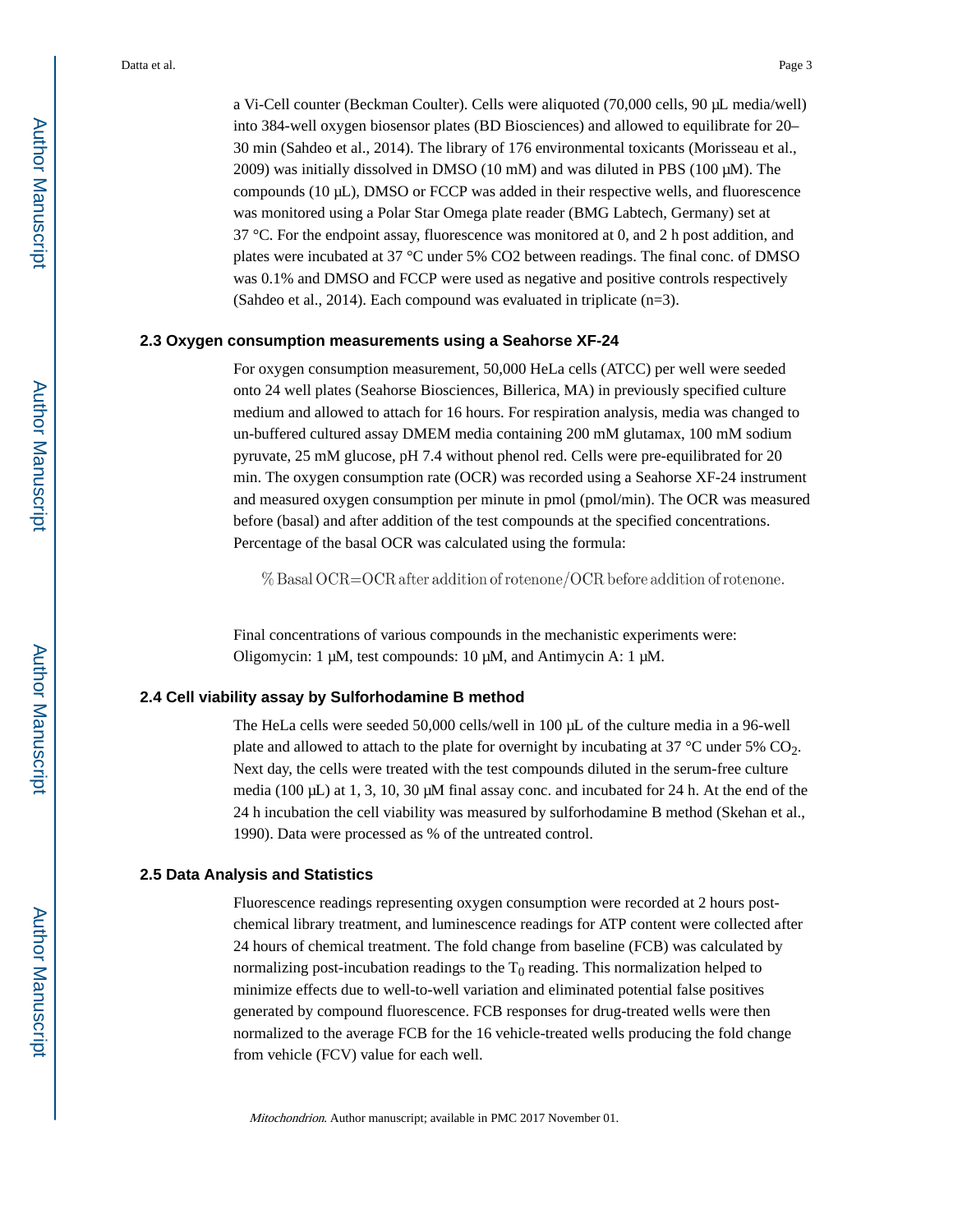Fold change from vehicle (FCV) = FCB of drug-treated wells/Average FCB from vehicle wells

Fold change from baseline (FCB) = Values at  $T_{2h}$ /untreated baseline value at  $T_0$ 

Significant hits were scored as vehicle mean  $\pm 2\times$  standard deviation. The FCV values of significant hits were then converted to percent change, as indicated. Oxygen consumption data are presented by mean % of control + standard deviation.

# **3. Results**

# **3.1 High-throughput screen of environmental toxicant library reveals modulators of mitochondrial function**

This study identifies common environmental chemicals that alter mitochondrial oxygen consumption. The processes of substrate oxidation and oxygen consumption are "coupled" with chemical phosphorylation during mitochondrial ATP synthesis (Cross et al., 1949). A previously characterized high-throughput protocol (Sahdeo et al., 2014) was used to screen the effects of 176 known and structurally diverse environmental chemicals (Morisseau et al., 2009) on mitochondrial oxygen consumption. The RGC-5 retinal ganglion neuron cell line was used for this assay as it showed a high dynamic range, i.e. high signal to noise ratio and these cells are known to be sensitive to mitochondrial stress (Ju et al., 2007; Kamalden et al., 2012; Marella et al., 2010). A 2-hour endpoint after 10 μM compound treatment revealed that a number of chemicals inhibited or stimulated mitochondrial  $O<sub>2</sub>$  consumption in RGC-5 neural cells. Oxygen consumption rates per well were compared between 0 hours and 2 hours of chemical treatment in order to generate fold change from vehicle (FCV) values. The O<sub>2</sub> consumption FCV average of 16 vehicle-treated wells was  $1.00 \pm 0.09$  SD after the 2-hour treatment. We use the criterion of  $\pm$  2XSD (i.e.100%-2XSD 4.5% of normally distributed data) as significant, thus values above 1.18 or below 0.82 FCV were considered significant hits (i.e.  $\pm$  18% =  $\pm$  2XSD from vehicle control). After screening the envirotoxin library and using these criteria, 18 compounds significantly stimulated mitochondrial  $O<sub>2</sub>$ consumption, and 7 compounds inhibited mitochondrial function, for an overall 25/176=14% of the environmental toxins affected mitochondrial function (Table 1).

### **3.2 The two most potent stimulators of mitochondrial O2 consumption are uncouplers**

To follow up on our primary screen of the environmental pollutants impairing mitochondrial function, we picked the two most potent activators of mitochondrial  $O_2$  consumption from Table 1, using a Seahorse XF extracellular flux analyzer. 2,2′-Methylenebis(4-chlorophenol) and pentachlorophenol showed a concentration-dependent increase in mitochondrial  $O<sub>2</sub>$ consumption (Figure 1A). In addition, both of the environmental toxins overcame oligomycin inhibition (Figure 1B), confirming their mitochondrial uncoupling activity.

We also tested the dose dependent effects of 2,2<sup>'</sup>-Methylenebis(4-chlorophenol) and pentachlorophenol on cell viability at (1, 3, 10μM) by the sulforhodamine B method, neither treatment produced a decrease of 15% or more in viability, demonstrating that the mitotoxic effect precedes any loss of cell viability.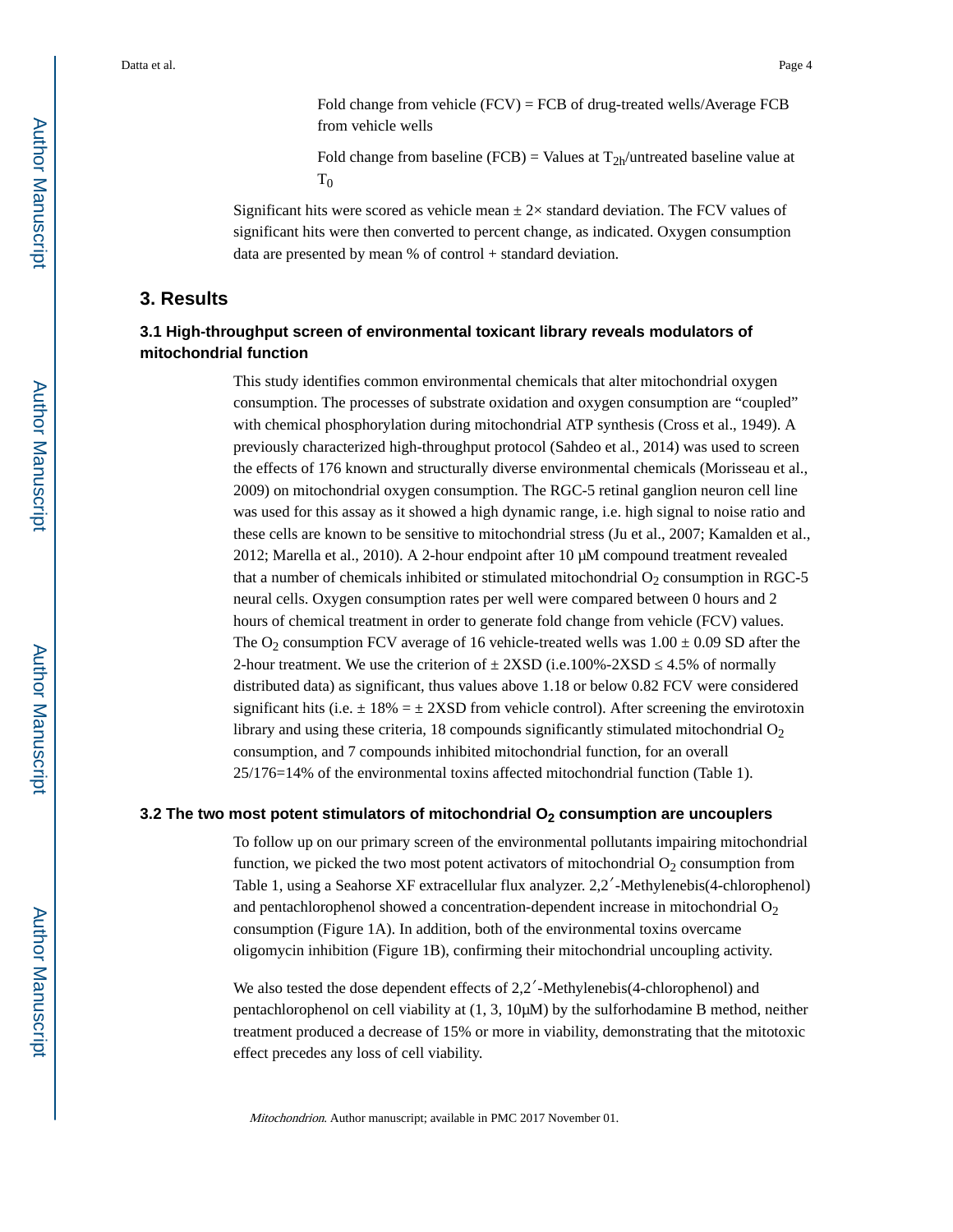# **4. Discussion**

# **4.1 High-throughput chemical screen identifies environmental toxicants with a known mitochondrial mechanism of action**

Mitochondrial toxicity has been in focus in the recent times and several assays for mitochondrial toxicity/function have been developed by different groups (Andreux et al., 2014; Hynes et al., 2013; Hynes et al., 2012). These, screens are however more complex and tedious compared to the HTS screening method utilized in this study that can be completed in 3hrs. This study utilized a previously reported high-throughput screen (Sahdeo et al., 2014) to assay a library of 176 known environmental toxicants (Morisseau et al., 2009) for potential effects on mitochondrial function. Numerous known mitochondrial inhibitors were validated with this method. Namely, many chlorinated phenols were found to have a strong effect on mitochondrial function including 2,2′-Methylenebis(4-chlorophenol), Pentachlorophenol, 2,3,4,6-Tetrachlorophenol, p-dichlorobenzene, 2,4- Dichlorophenoxyacetic acid isopropyl ester, and 2,4,5-Trichlorophenol (Table 1). These findings support previous reports that chlorophenols are mitochondrial toxins (Attene-Ramos et al., 2013). Further, phenol ring substitutions are known to have an effect on mitochondrial respiration (Ravanel et al., 1985; Stockdale and Selwyn, 1971), whereby they uncouple and inhibit mitochondrial complex I in plants (Ravanel et al., 1985). The high lipophilicity of chlorophenols allows them to partition into lipophilic mitochondrial bilayers; consequently, the toxic uncoupling effect is due to the protonophoric capability of the chemicals, allowing shuttling of electrons across the inner mitochondrial membrane (Dykens and Will, 2008).

Other mitochondrial inhibitors and uncouplers identified in this screen have been previously reported. Our data illustrate that rotenone is the most potent inhibitor of RGC-5 mitochondrial respiration in this screen, and rotenone is a classical mitochondrial complex I inhibitor (Ernster et al., 1963) (Table 1). Additionally, 4,6-Dinitro-o-cresol was shown to be one of the most potent uncouplers in this screen (Table 1), and previous literature supports this finding (Castilho et al., 1997).

# **4.2 Novel mitochondrial mode of toxicological action identified for environmental chemicals**

In addition to this assay verifying known mitochondrial inhibitors, it also revealed that several commonly used agricultural chemicals:2,4D, Isophenphos, 2-Naphthoxyacetic acid, alter mitochondrial function in neural cells in vitro.

Many commonly used herbicides were found in this screen to affect mitochondrial function. Since there is an existing connection between inhibition of mitochondrial function and Parkinson's disease (PD), and the epidemiological findings of increased PD in agricultural workers and farmers, there could be a connection between increased exposure to mitotoxicant herbicides and pesticides and increased PD in agricultural workers (Sherer et al., 2002). Namely, this study detected that 2,4 Dichlorophenoxyacetic acid (2,4D) isopropyl ester, one of the first and still very widely used broadleaf herbicides (Song, 2014), reduced oxygen consumption in RGC-5 cells (Table 1). This compound might thus have harmful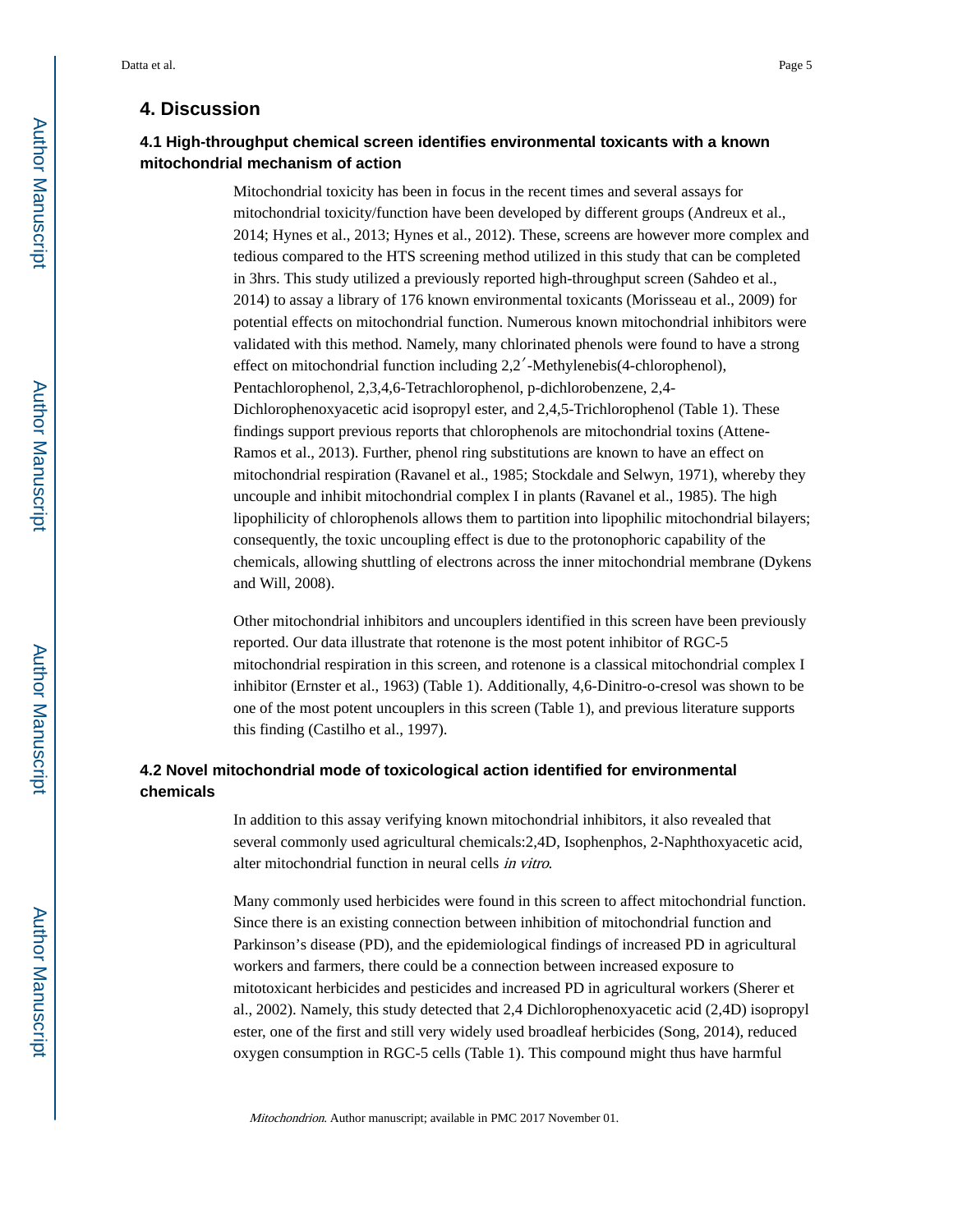effects on human health by way of impairing neuronal mitochondrial function. Further, the herbicide CDEC, whose active ingredient is sulfallate (Bacon, 1979), is reported here to be a potent inhibitor of mitochondrial function and a short-term mitochondrial uncoupler in cells (Table 1).

Another pest control agent showing mitochondrial uncoupling in RGC-5 cells was an organophosphate oxygen analog of des-N-isopropyl isofenphos (Table 1). Isofenphos is an insecticide with toxicity toward a variety of agricultural pests (Roberts and Hutson, 1999), and previous reports have shown that isofenphos causes changes in glucose metabolism in K562 myeloid blast cells, resulting in leukemogenic effects (Boros et al., 2001). Additionally, many organophosphates have been shown to impair mitochondrial function, although the effects of des-N-isopropyl isofenphos were not previously described (Kaur et al., 2007).

In addition to chemicals that prevent excess plant and insect proliferation, two plant hormones that are used to promote agricultural growth, auxin and gibberellic acid (Davies, 2010), were shown in this screen to affect mitochondrial function. The synthetic auxin 2- Naphthoxyacetic acid was found in this study to increase mitochondrial  $O_2$  consumption in RGC-5 cells after two hours of exposure (Table 1). Gibberellic acid, a promoter of plant growth in many agricultural crops such as barley, (Chrispeels and Varner, 1967) was also found to be a potential uncoupler in human neural cells (Table 1).

One important thing to mention here is that none of the representative mitochondrial toxicants showed major decrease in cell viability. This can be an effect of the high glucose content in the media. It has been previously reported that the high glucose concentration (25 mM) in the media can poise the cells towards higher glycolysis and can reduce the cytotoxicity of the mitochondrial toxicants (Marroquin et al., 2007). The glucose content, however, is unlikely to interfere with the mitochondrial effects of these compounds.

This work showing the toxicity of compounds in neural mitochondria in vitro provide an impetus to further study the consequences of these commonly used environmental chemicals on human health.

#### **4.3 Conclusions**

In summary, the utilization of a previously characterized high-throughput assay (Sahdeo et al., 2014) was found to validate known mitochondrial function toxicity of commonly used compounds, and it serves as a useful tool to demonstrate previously uncharacterized potentially toxic effects of commonly used environmental chemicals. Of the 176 environmental compounds in the library, 25/176 or 15% were observed to have a mitochondrial effect. The high-throughput nature of this screen provides an efficient method to identify compounds that are toxic, and it further provides details into their mechanism of mitochondrial toxicity, i.e. stimulator (and potential uncoupler) or inhibitor. The assay identifies known mitotoxins such as rotenone, and also suggests that 2,4D, isophenphos and 2-Naphthoxyacetic acid as potential mitotoxins that exist in the agricultural environment and should be further evaluated for their impact on human health. Furthermore, the assay reveals that multiple chlorinated phenols in the environment have strong SAR for affecting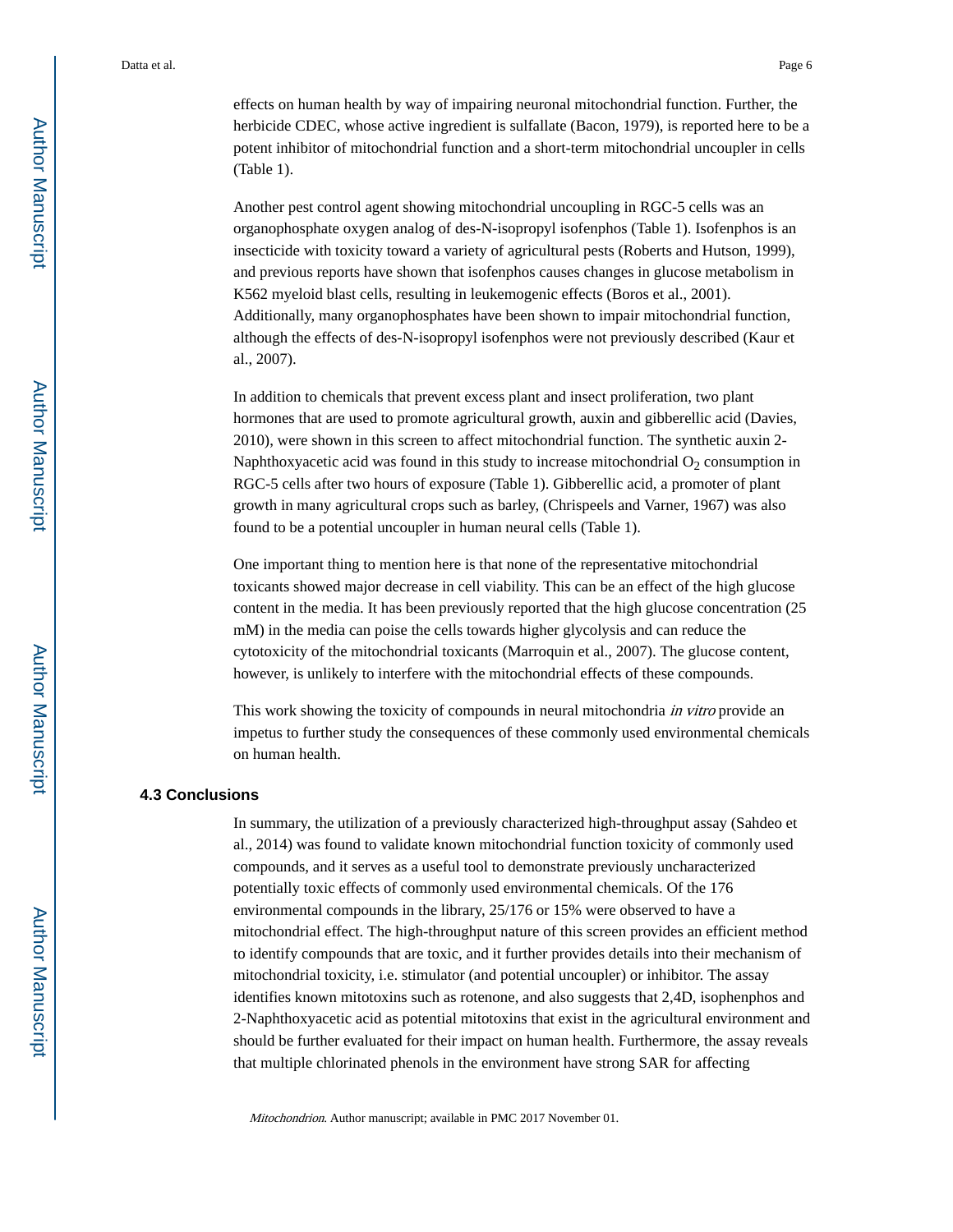mitochondrial function. This system is a relatively quick, 3hr, automated screen and could be used in the pharmaceutical prioritization context for drug development (Dykens et al. 2008; Hynes et al. 2013). It could also be used in the context of regulatory (FDA/EPA) screening of pesticides, herbicides or other compounds released into the environment as a rapid screen for mitotoxins that could impact human neurological health.

# **Supplementary Material**

Refer to Web version on PubMed Central for supplementary material.

#### **Acknowledgments**

**Funding**

The following NIH awards supported this work: RO1 NS077777, RO1 EY012245, PO1 AG025532 to GAC.

#### **Abbreviations**

| <b>SAR</b>  | Structure activity relationship                           |
|-------------|-----------------------------------------------------------|
| <b>MPTP</b> | 1-methyl-4-phenyl-1,2,3,6-tetrahydropyridine              |
| <b>ATP</b>  | Adenosine triphosphate                                    |
| <b>CDEC</b> | Carbamodithioic acid, diethyl-, 2-chloro-2-propenyl ester |
| OCR         | Oxygen consumption rate                                   |

# **References**

- Andreux PA, Mouchiroud L, Wang X, Jovaisaite V, Mottis A, Bichet S, Moullan N, Houtkooper RH, Auwerx J. A method to identify and validate mitochondrial modulators using mammalian cells and the worm C. elegans. Scientific reports. 2014; 4:5285. [PubMed: 24923838]
- Attene-Ramos MS, Huang R, Sakamuru S, Witt KL, Beeson GC, Shou L, Schnellmann RG, Beeson CC, Tice RR, Austin CP. Systematic Study of Mitochondrial Toxicity of Environmental Chemicals Using Quantitative High Throughput Screening. Chemical research in toxicology. 2013; 26:1323– 1332. [PubMed: 23895456]
- Backer J, Weinstein I. Mitochondrial DNA is a major cellular target for a dihydrodiol-epoxide derivative of benzo [a] pyrene. Science. 1980; 209:297–299. [PubMed: 6770466]
- Bacon G. An effective pre-emergence weedicide mix for use in Pinus nurseries. South African Forestry Journal. 1979; 109:3–6.
- Brunst KJ, Baccarelli AA, Wright RJ. Integrating mitochondriomics in children's environmental health. Journal of applied toxicology: JAT. 2015; 35:976–991. [PubMed: 26046650]
- Caito SW, Aschner M. Mitochondrial Redox Dysfunction and Environmental Exposures. Antioxidants & redox signaling. 2015; 23:578–595. [PubMed: 25826672]
- Castilho RF, Vicente JA, Kowaltowski AJ, Vercesi AE. 4, 6-Dinitro-o-cresol uncouples oxidative phosphorylation and induces membrane permeability transition in rat liver mitochondria. The international journal of biochemistry & cell biology. 1997; 29:1005–1011. [PubMed: 9375380]
- Chrispeels MJ, Varner J. Hormonal control of enzyme synthesis: on the mode of action of gibberellic acid and abscisin in aleurone layers of barley. Plant physiology. 1967; 42:1008–1016. [PubMed: 16656590]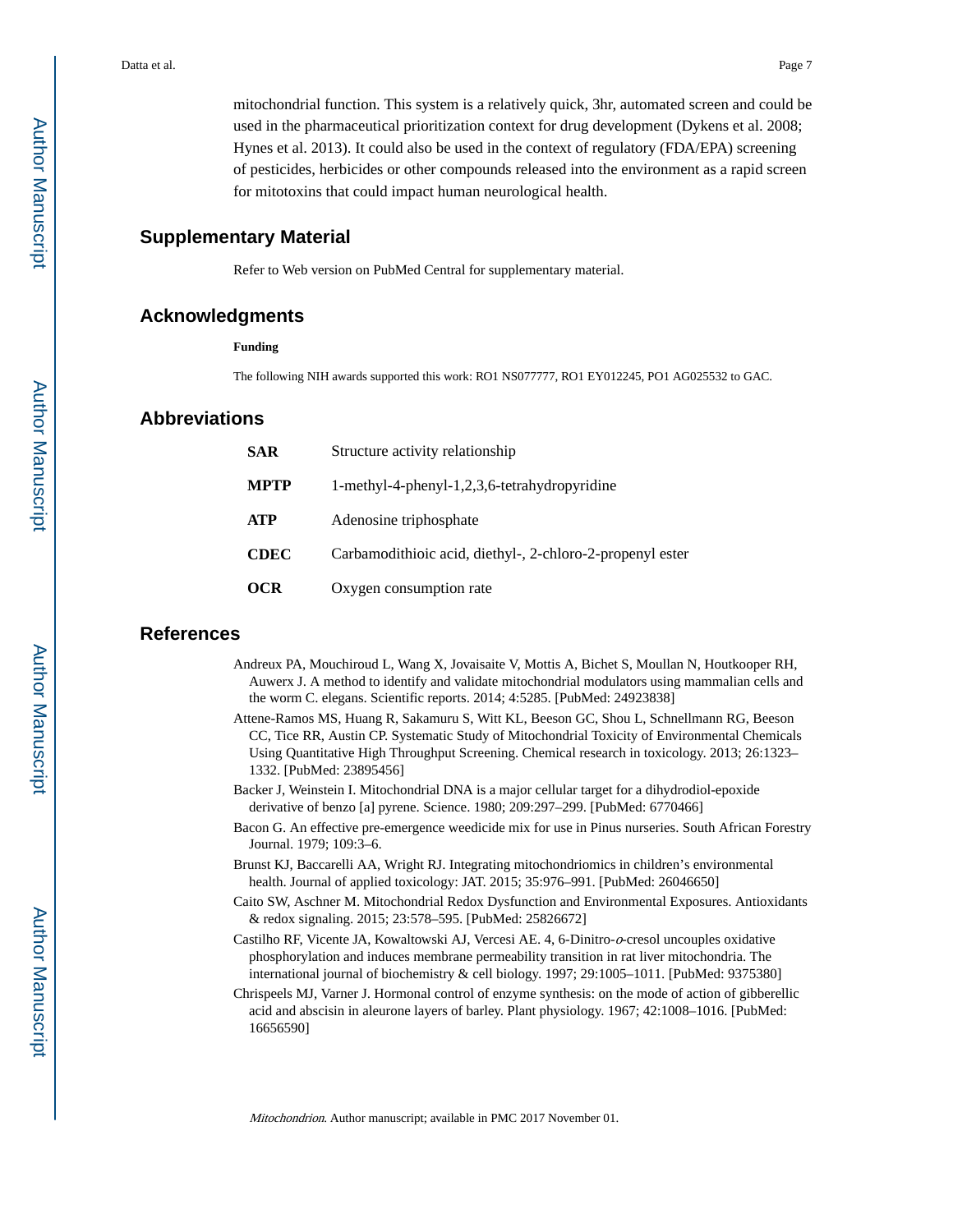- Cross R, Taggart JV, Covo G, Green D. Studies on the cyclophorase system VI. The coupling of oxidation and phosphorylation. Journal of Biological Chemistry. 1949; 177:655–678. [PubMed: 18110443]
- Daley E, Wilkie D, Loesch A, Hargreaves I, Kendall D, Pilkington G, Bates T. Chlorimipramine: a novel anticancer agent with a mitochondrial target. Biochemical and biophysical research communications. 2005; 328:623–632. [PubMed: 15694394]
- Dykens, JA.; Will, Y. Drug-induced mitochondrial dysfunction. Wiley Online Library; 2008.
- Ernster L, Dallner G, Azzone GF. Differential effects of rotenone and amytal on mitochondrial electron and energy transfer. Journal of Biological Chemistry. 1963; 238:1124–1131.
- Harmon HJ, Sanborn MR. Effect of naphthalene on respiration in heart mitochondria and intact cultured cells. Environmental research. 1982; 29:160–173. [PubMed: 6216100]
- Hynes J, Nadanaciva S, Swiss R, Carey C, Kirwan S, Will Y. A high-throughput dual parameter assay for assessing drug-induced mitochondrial dysfunction provides additional predictivity over two established mitochondrial toxicity assays. Toxicology in vitro: an international journal published in association with BIBRA. 2013; 27:560–569. [PubMed: 23147640]
- Hynes J, Swiss RL, Will Y. High-throughput analysis of mitochondrial oxygen consumption. Methods in molecular biology (Clifton, NJ). 2012; 810:59–72.
- Ju WK, Liu Q, Kim KY, Crowston JG, Lindsey JD, Agarwal N, Ellisman MH, Perkins GA, Weinreb RN. Elevated hydrostatic pressure triggers mitochondrial fission and decreases cellular ATP in differentiated RGC-5 cells. Investigative ophthalmology & visual science. 2007; 48:2145–2151. [PubMed: 17460273]
- Kamalden TA, Ji D, Osborne NN. Rotenone-induced death of RGC-5 cells is caspase independent, involves the JNK and p38 pathways and is attenuated by specific green tea flavonoids. Neurochemical research. 2012; 37:1091–1101. [PubMed: 22350517]
- Kann O, Kovács R. Mitochondria and neuronal activity. American Journal of Physiology-Cell Physiology. 2007; 292:C641–C657. [PubMed: 17092996]
- Kaur P, Radotra B, Minz RW, Gill K. Impaired mitochondrial energy metabolism and neuronal apoptotic cell death after chronic dichlorvos (OP) exposure in rat brain. Neurotoxicology. 2007; 28:1208–1219. [PubMed: 17850875]
- Li Z, Okamoto KI, Hayashi Y, Sheng M. The importance of dendritic mitochondria in the morphogenesis and plasticity of spines and synapses. Cell. 2004; 119:873–887. [PubMed: 15607982]
- Marella M, Seo BB, Thomas BB, Matsuno-Yagi A, Yagi T. Successful amelioration of mitochondrial optic neuropathy using the yeast NDI1 gene in a rat animal model. PloS one. 2010; 5:e11472. [PubMed: 20628600]
- Marroquin LD, Hynes J, Dykens JA, Jamieson JD, Will Y. Circumventing the Crabtree effect: replacing media glucose with galactose increases susceptibility of HepG2 cells to mitochondrial toxicants. Toxicological sciences: an official journal of the Society of Toxicology. 2007; 97:539– 547. [PubMed: 17361016]
- McBride HM, Neuspiel M, Wasiak S. Mitochondria: more than just a powerhouse. Current Biology. 2006; 16:R551–R560. [PubMed: 16860735]
- Meyer JN, Leung MC, Rooney JP, Sendoel A, Hengartner MO, Kisby GE, Bess AS. Mitochondria as a target of environmental toxicants. Toxicological sciences: an official journal of the Society of Toxicology. 2013; 134:1–17. [PubMed: 23629515]
- Morisseau C, Merzlikin O, Lin A, He G, Feng W, Padilla I, Denison MS, Pessah IN, Hammock BD. Toxicology in the fast lane: application of high-throughput bioassays to detect modulation of key enzymes and receptors. Environ Health Perspect. 2009; 117(12):1867–1872. [PubMed: 20049205]
- Nicklas WJ, Youngster SK, Kindt M, Heikkila RE. IV. MPTP, MPP+ and mitochondrial function. Life sciences. 1987; 40:721–729. [PubMed: 3100899]
- Ravanel P, Taillandier G, Tissut M, Benoit-Guyod J. Effect of chlorophenols on isolated plant mitochondria activities: a QSAR study. Ecotoxicology and environmental safety. 1985; 9:300–320. [PubMed: 4006830]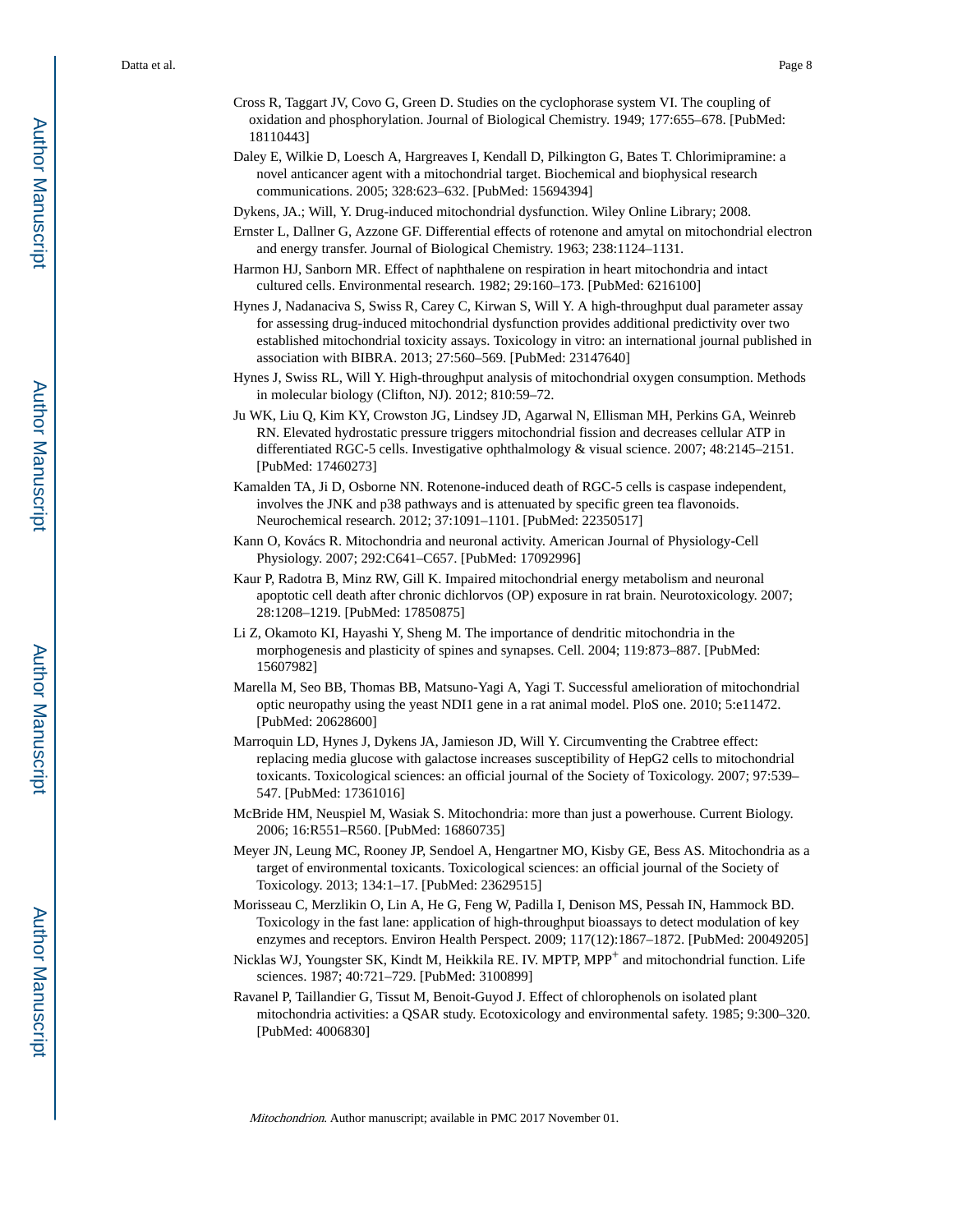- Scatena R, Bottoni P, Botta G, Martorana GE, Giardina B. The role of mitochondria in pharmacotoxicology: a reevaluation of an old, newly emerging topic. American Journal of Physiology-Cell Physiology. 2007; 293:C12–C21. [PubMed: 17475665]
- Sherer TB, Betarbet R, Greenamyre JT. Environment, mitochondria, and Parkinson's disease. The Neuroscientist. 2002; 8:192–197. [PubMed: 12061498]
- Skehan P, Storeng R, Scudiero D, Monks A, McMahon J, Vistica D, Warren JT, Bokesch H, Kenney S, Boyd MR. New colorimetric cytotoxicity assay for anticancer-drug screening. Journal of the National Cancer Institute. 1990; 82:1107–1112. [PubMed: 2359136]
- Stockdale M, Selwyn MJ. Effects of ring substituents on the activity of phenols as inhibitors and uncouplers of mitochondrial respiration. European Journal of Biochemistry. 1971; 21:565–574. [PubMed: 4255574]
- Wang X, Michaelis EK. Selective neuronal vulnerability to oxidative stress in the brain. Frontiers in aging neuroscience. 2010:2. [PubMed: 20552042]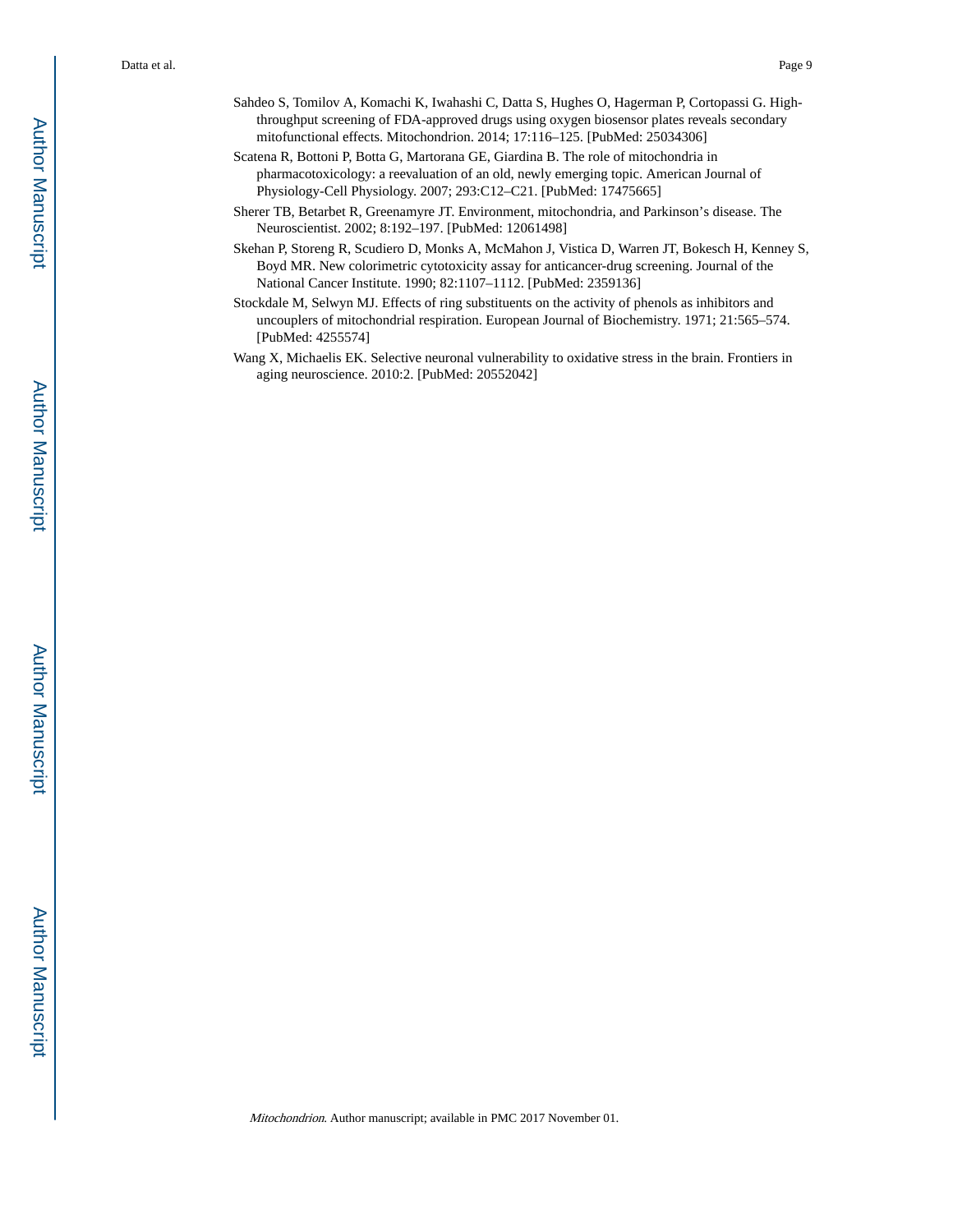# **Highlights**

- **•** A rapid high-throughput mitochondrial activity screen identifies mitoactives in an environmental toxicant library.
- **•** Environmental pollutants 2,4D; Isophenphos and 2-Natpthoxyacetic acid cause mitochondrial dysfunction.
- **•** Chlorinated phenols in general impair mitochondrial function.
- **•** Environmental compounds 2,2′-Methylenebis(4-chlorophenol) and pentachlorophenol are potent mitochondrial uncouplers.
- **•** 2,2′-Methylenebis(4-chlorophenol) is widely used as veterinary fungicide, anthelmintic, and anti-protozoan while pentachlorophenol an acutely toxic pesticide is banned in many countries in the world except the USA.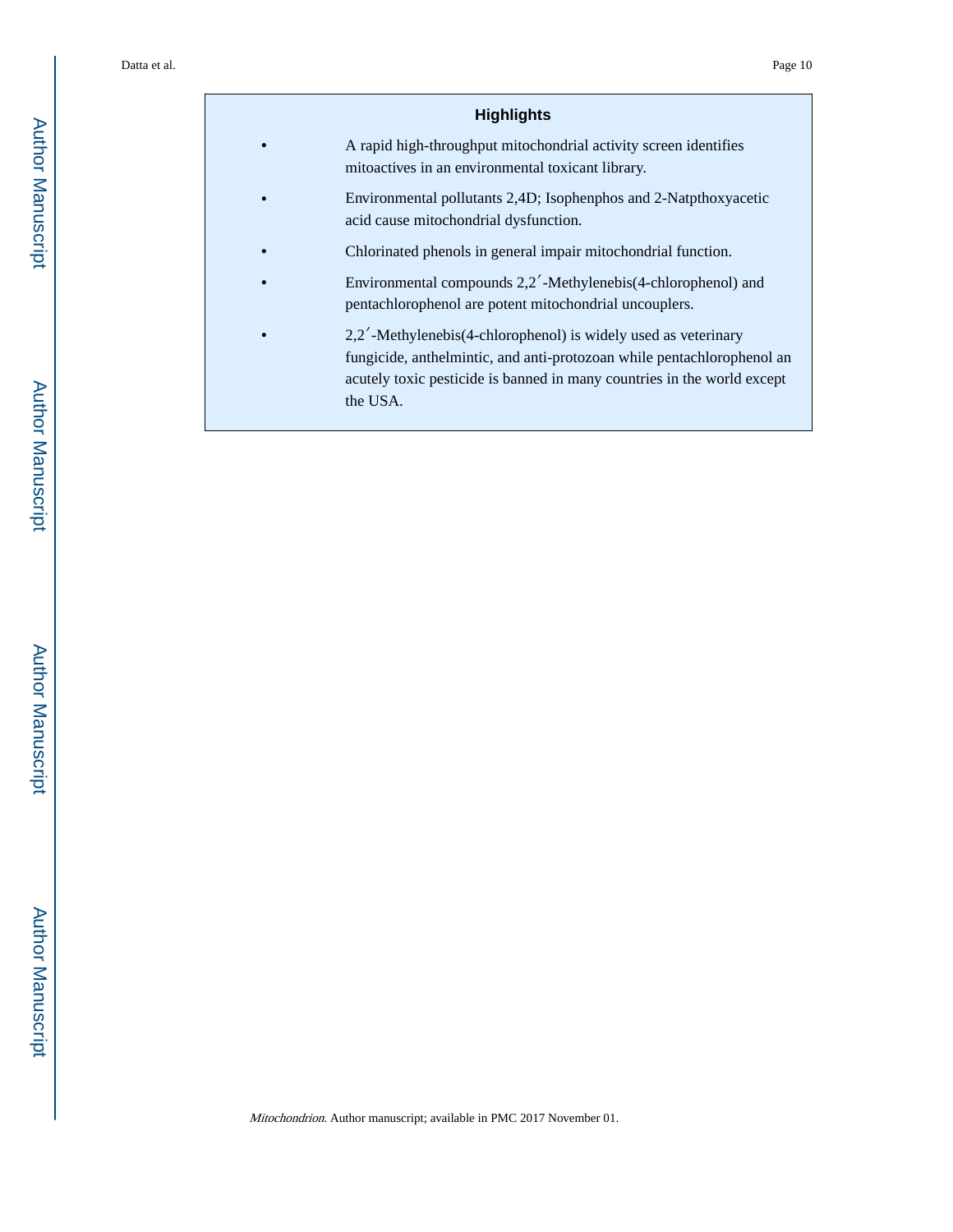

#### **Figure 1.**

Concentration-dependent uncoupling effect of environmental pollutants. (A) Concentrationdependent increase in oxygen consumption by environmental pollutants in HeLa cells. The cells were treated with the compounds (1, 3, 10 μM) and OCR was measured. The data is presented as average % of basal OCR + standard deviation from three independent observations. (B) Reversal of oligomycin-induced inhibition of mitochondrial oxygen consumption by the environmental pollutants. The cells were first treated with oligomycin (1  $\mu$ M) followed by the compounds and Antimycin A (1  $\mu$ M) as indicated. The data is presented as % of Basal OCR from one representative experiment.